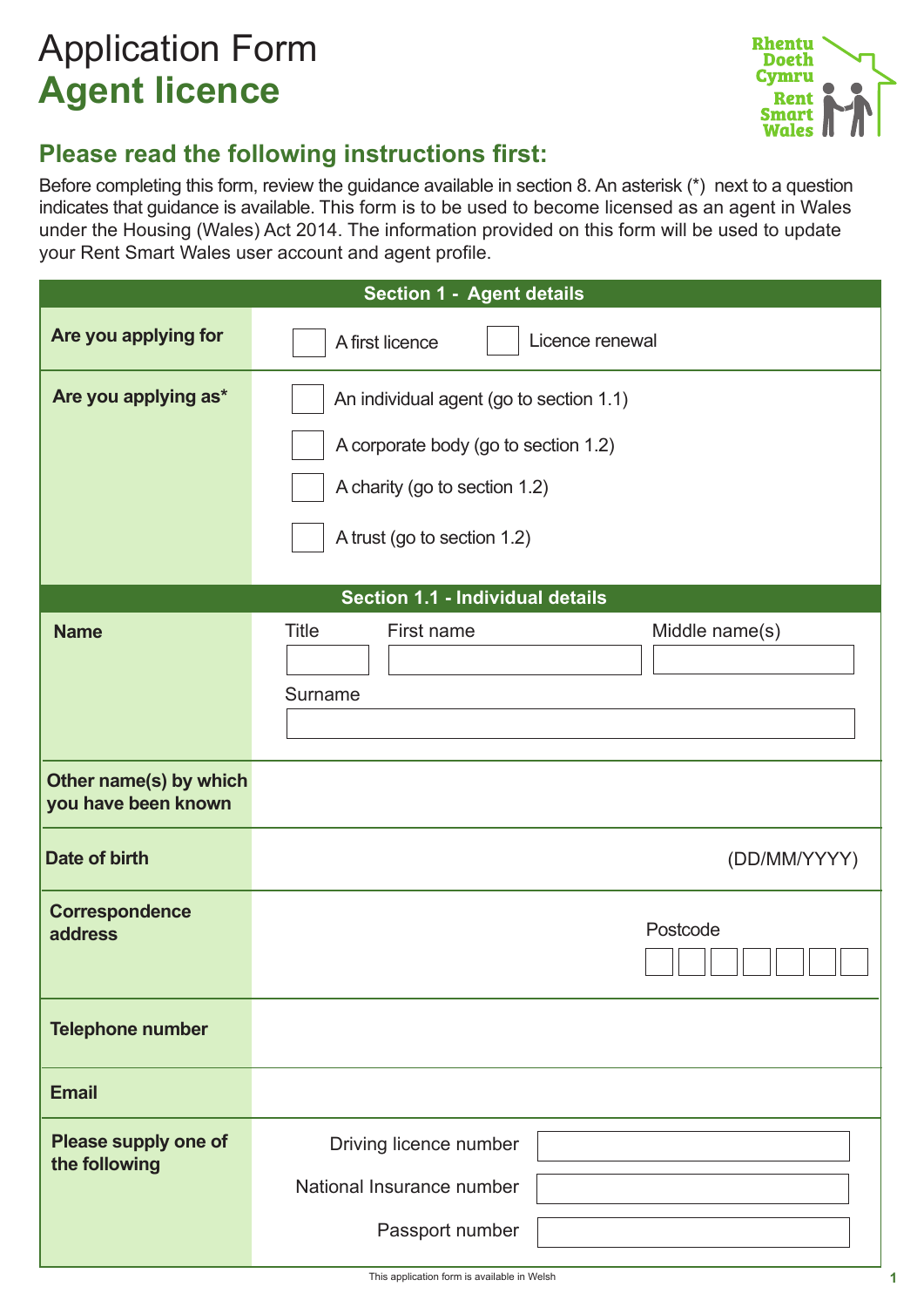# **Section 1.2 – Corporate Body, Trust, Charity**

This section must be completed by a company director, lead trustee or senior person within the charity.

| <b>Details of</b><br>person<br>completing<br>this form | Title<br>Surname<br>Role (job title) | First name                                                                                                                                                              |     | Middle name(s)<br>Date of birth (dd/mm/yyyy)                     |  |
|--------------------------------------------------------|--------------------------------------|-------------------------------------------------------------------------------------------------------------------------------------------------------------------------|-----|------------------------------------------------------------------|--|
| <b>Organisation</b><br>name                            |                                      |                                                                                                                                                                         |     |                                                                  |  |
| <b>Company</b><br><b>Registration</b><br>number*       |                                      |                                                                                                                                                                         |     |                                                                  |  |
| <b>Correspondence</b><br>address                       |                                      |                                                                                                                                                                         |     | Postcode                                                         |  |
| <b>Registered</b><br>or principal<br>office address    |                                      | Same as correspondence address?<br>If no, enter address below.                                                                                                          | Yes | <b>No</b><br>Postcode                                            |  |
| <b>Contact</b><br>telephone                            |                                      |                                                                                                                                                                         |     |                                                                  |  |
| <b>Contact email</b>                                   |                                      |                                                                                                                                                                         |     |                                                                  |  |
| Which of the following<br>best describes you           |                                      | Section 2 - Your portfolio and business safeguards<br>Commercial agent<br>Social letting agency<br>Let only agency<br>Manage on behalf of relative's property(ies) only |     |                                                                  |  |
| <b>Number of</b><br>rental properties<br>in Wales      |                                      | <b>Number of rental</b><br>properties in<br><b>Wales let only</b>                                                                                                       |     | <b>Number of rental</b><br>properties in<br><b>Wales managed</b> |  |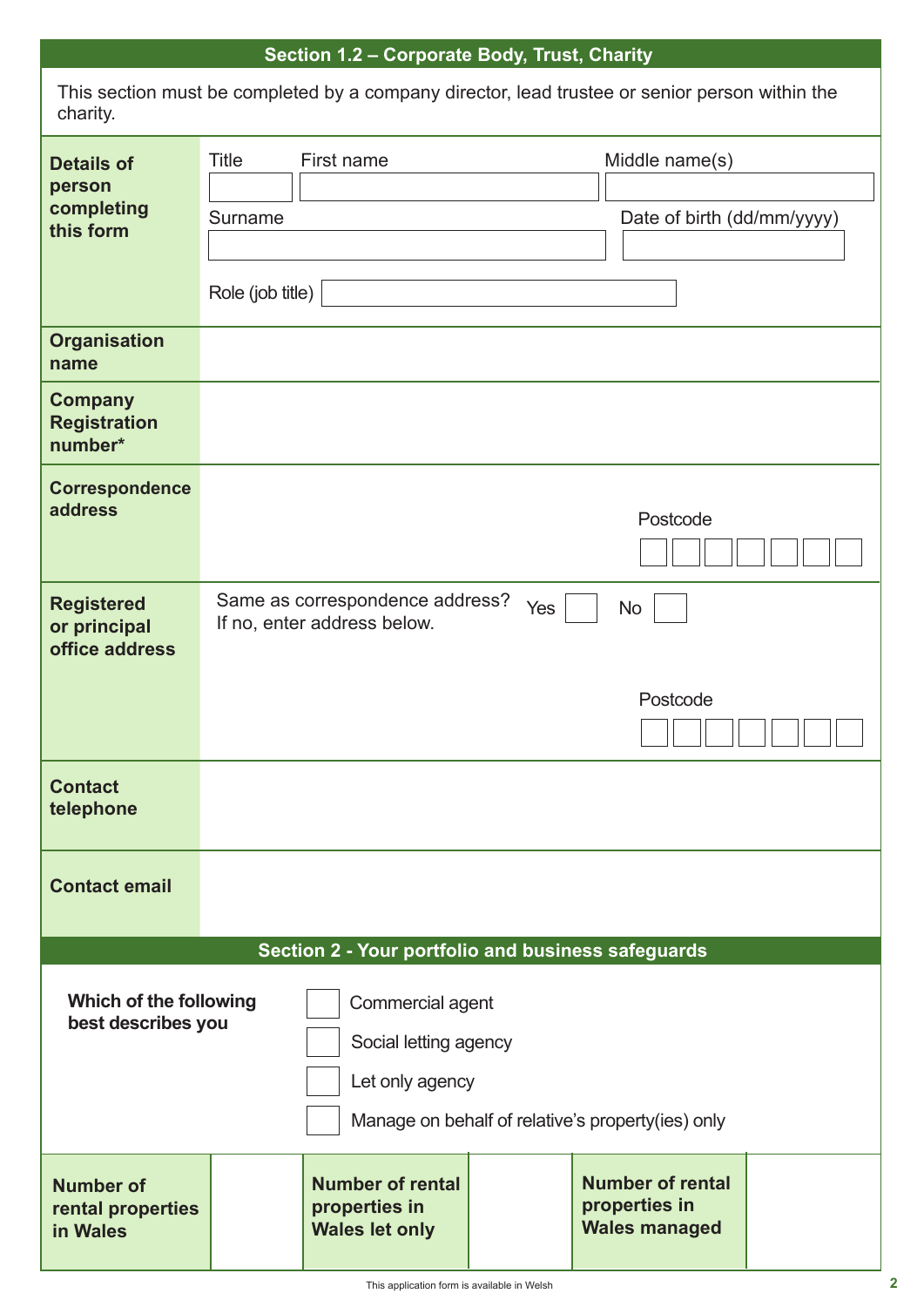#### **Your managed property list**

You must update and re-upload your Managed Property List at least once every 12 months. Please only include the properties that you manage on behalf of others - do not include your own properties or let only properties. If you have your own properties then these should be in a separate Landlord Registration as required by the Housing (Wales) Act 2014.

A bedsit is a single unit within a property comprising a living/sleeping space for which the resident has exclusive occupation rights. However, the tenant shares some facilities with other occupiers in the building e.g. kitchen and/or bathroom.

| Landlord<br>name | Landlord<br>contact<br>number | Landlord address | Landlord email<br>address<br>(leave blank if unavailable) | Rental property address<br>and postcode | Is this<br>landlord<br>registered?<br>(Y/N) | If managing for<br>relatives only,<br>please specify<br>your relationship | Is this<br>property a<br>'Bedsit'?<br>(Y/N) |
|------------------|-------------------------------|------------------|-----------------------------------------------------------|-----------------------------------------|---------------------------------------------|---------------------------------------------------------------------------|---------------------------------------------|
|                  |                               |                  |                                                           |                                         |                                             |                                                                           |                                             |
|                  |                               |                  |                                                           |                                         |                                             |                                                                           |                                             |
|                  |                               |                  |                                                           |                                         |                                             |                                                                           |                                             |
|                  |                               |                  |                                                           |                                         |                                             |                                                                           |                                             |
|                  |                               |                  |                                                           |                                         |                                             |                                                                           |                                             |
|                  |                               |                  |                                                           |                                         |                                             |                                                                           |                                             |
|                  |                               |                  |                                                           |                                         |                                             |                                                                           |                                             |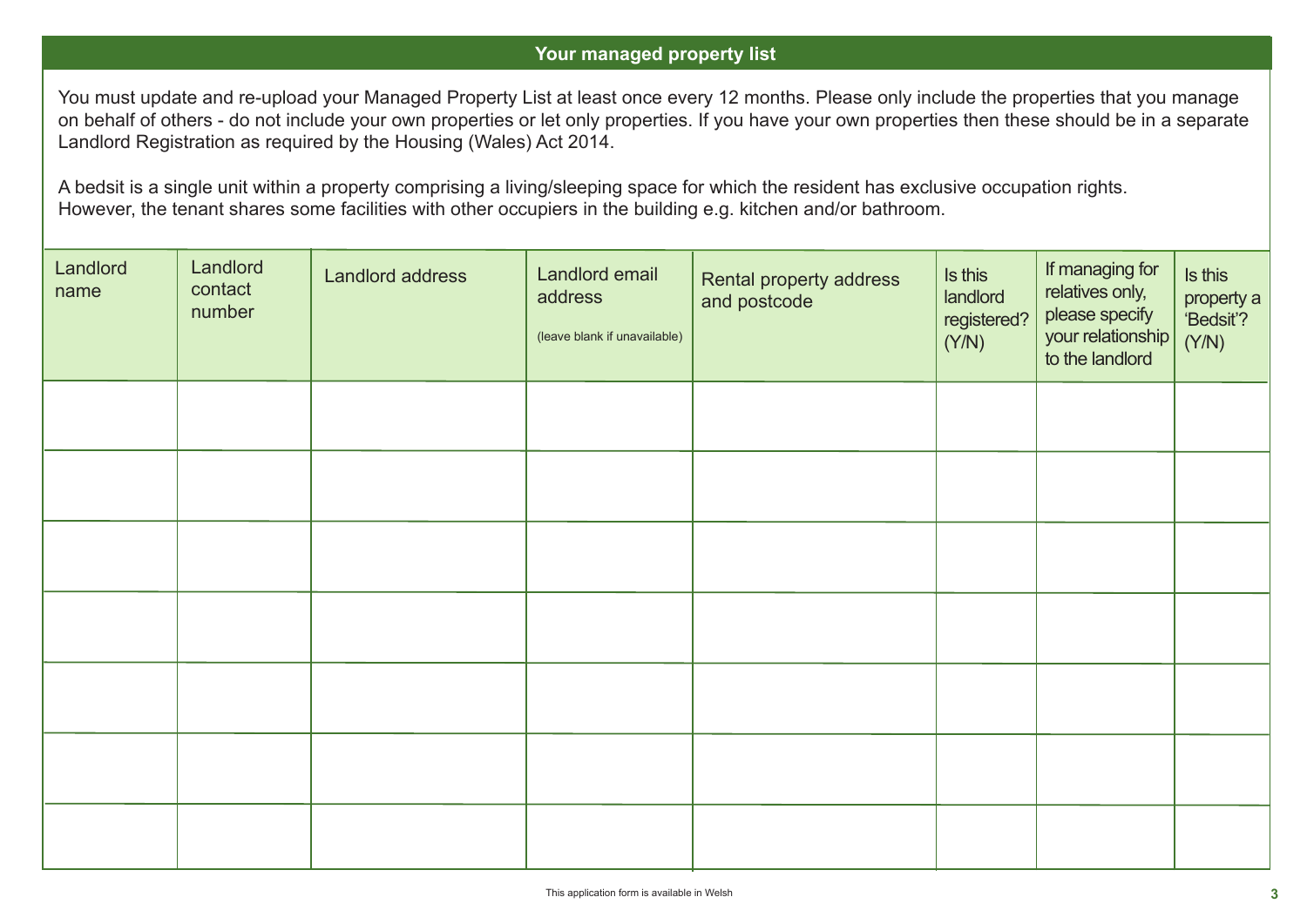|                                                                                                   | Are you a member of a professional body?<br>No<br>Yes                                                                                                                                                                                           |  |  |  |
|---------------------------------------------------------------------------------------------------|-------------------------------------------------------------------------------------------------------------------------------------------------------------------------------------------------------------------------------------------------|--|--|--|
| If yes, list here                                                                                 |                                                                                                                                                                                                                                                 |  |  |  |
| If no, do you have                                                                                | Expiry date:<br><b>Client Money Protection</b>                                                                                                                                                                                                  |  |  |  |
|                                                                                                   | Professional Indemnity Insurance<br>Expiry date:                                                                                                                                                                                                |  |  |  |
|                                                                                                   | Membership to a Redress scheme                                                                                                                                                                                                                  |  |  |  |
|                                                                                                   | Scheme name:<br>Expiry date:                                                                                                                                                                                                                    |  |  |  |
|                                                                                                   | If you have answered yes to any of the safeguards above, you must submit evidence with your<br>application. This evidence must be in the form of a policy certificate or policy schedule, clearly<br>outlining the type of safeguard contained. |  |  |  |
| on the Public Register                                                                            | Tick to provide your consent for Rent Smart Wales to display details of your safeguards                                                                                                                                                         |  |  |  |
|                                                                                                   | Further guidance regarding the requirement to hold business safeguards can be found in section 8.                                                                                                                                               |  |  |  |
| <b>Provide all</b><br>office<br>addresses used<br>by the company<br>for letting and<br>management | Postcode                                                                                                                                                                                                                                        |  |  |  |
| business of<br>property in<br><b>Wales</b>                                                        | Postcode                                                                                                                                                                                                                                        |  |  |  |
|                                                                                                   | Postcode                                                                                                                                                                                                                                        |  |  |  |
|                                                                                                   | <b>Section 3 - Training details</b>                                                                                                                                                                                                             |  |  |  |
| See section 7 guidance.                                                                           | Training is an integral part of your licence application. You must demonstrate that you and any<br>employees have undertaken approved Rent Smart Wales training before submitting an application.                                               |  |  |  |
| I as the applicant have:                                                                          |                                                                                                                                                                                                                                                 |  |  |  |
| application automatically)                                                                        | i) Completed training directly through Rent Smart Wales (this will be added to your                                                                                                                                                             |  |  |  |
| and/or:                                                                                           |                                                                                                                                                                                                                                                 |  |  |  |
|                                                                                                   | ii) Completed training through an external training provider and have attached evidence                                                                                                                                                         |  |  |  |
| Which of the following training options* did you complete?                                        |                                                                                                                                                                                                                                                 |  |  |  |
| First-time licence training                                                                       | Re-licensing training                                                                                                                                                                                                                           |  |  |  |
| <b>CPD</b> for renewal                                                                            |                                                                                                                                                                                                                                                 |  |  |  |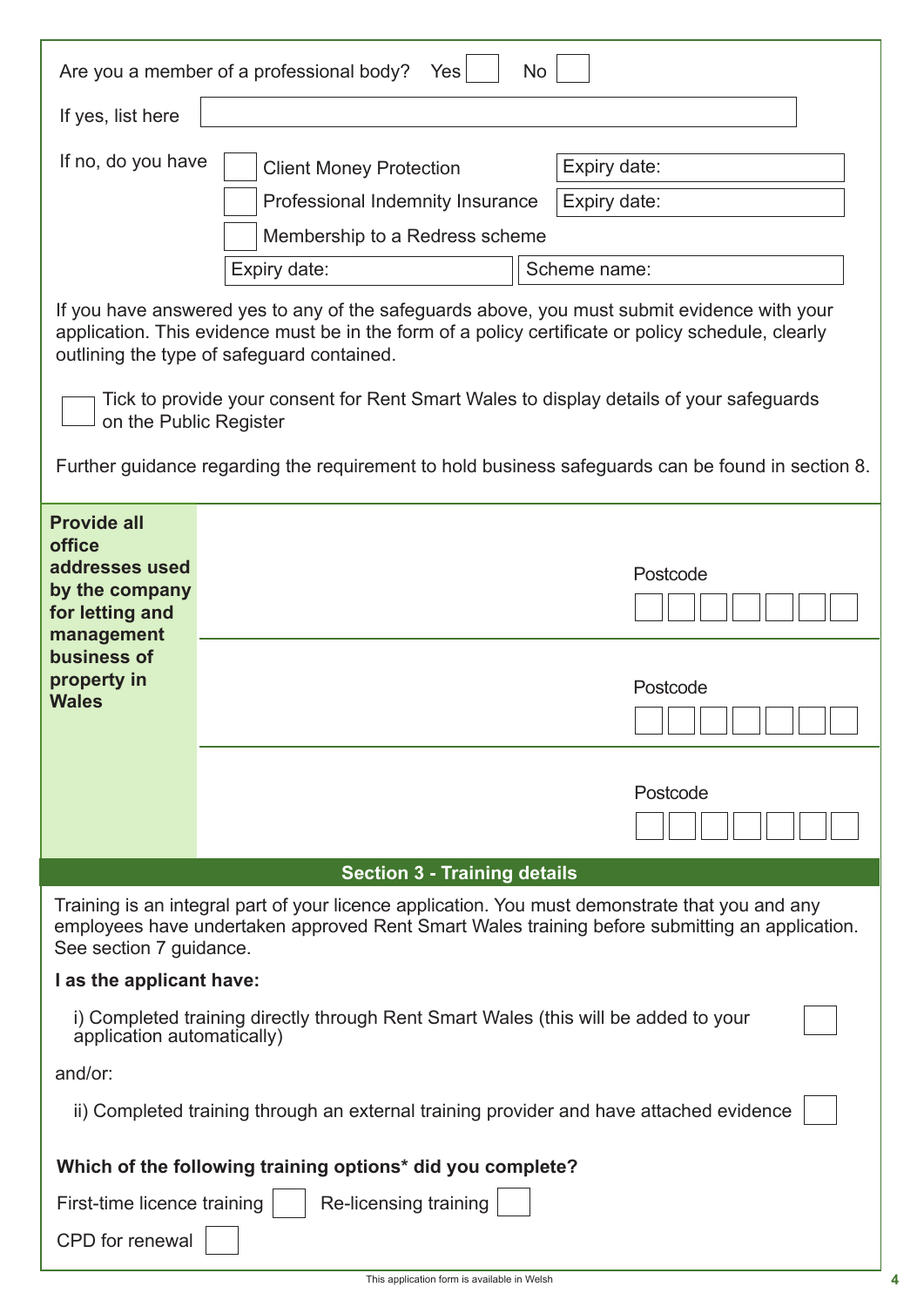| management activities?                                                                                                        | How many staff* (or Trust members) conduct letting and                                                                                                                                                                                                                                                                                                                                                                                                                                                                                                                                                                           |
|-------------------------------------------------------------------------------------------------------------------------------|----------------------------------------------------------------------------------------------------------------------------------------------------------------------------------------------------------------------------------------------------------------------------------------------------------------------------------------------------------------------------------------------------------------------------------------------------------------------------------------------------------------------------------------------------------------------------------------------------------------------------------|
|                                                                                                                               | If you have no employees, go to section 4.                                                                                                                                                                                                                                                                                                                                                                                                                                                                                                                                                                                       |
| <b>Employee 1</b><br><b>Additional</b><br>sheets are<br>available at<br>the end of this<br>form. See<br>section 8<br>guidance | Title<br>First name<br>Middle name(s)<br>Date of birth (dd/mm/yyyy)<br>Role (job title)<br>Surname<br>Welsh<br>Language preference<br>English<br>Has this person completed approved training or booked on to<br>Yes<br><b>No</b><br>approved training directly with Rent Smart Wales?<br>If yes which training option has been completed?*<br>First-time licence training<br>Re-licensing training<br><b>CPD</b> for renewal<br>If completed via an authorised training provider, evidence* is required with this form.<br>If yet to complete, which training do they intend to do and when do they expect to                    |
|                                                                                                                               | complete it by?<br>Date                                                                                                                                                                                                                                                                                                                                                                                                                                                                                                                                                                                                          |
| <b>Employee 2</b>                                                                                                             | Middle name(s)<br>Title<br>First name<br>Date of birth (dd/mm/yyyy)<br>Role (job title)<br>Surname<br><b>Welsh</b><br>English<br>Language preference<br>Has this person completed approved training or booked on to<br>Yes<br><b>No</b><br>approved training directly with Rent Smart Wales?<br>If yes which training option has been completed?*<br>First-time licence training<br>Re-licensing training<br>CPD for renewal<br>If completed via an authorised training provider, evidence* is required with this form.<br>If yet to complete, which training do they intend to do and when do they expect to<br>complete it by? |
|                                                                                                                               | Date                                                                                                                                                                                                                                                                                                                                                                                                                                                                                                                                                                                                                             |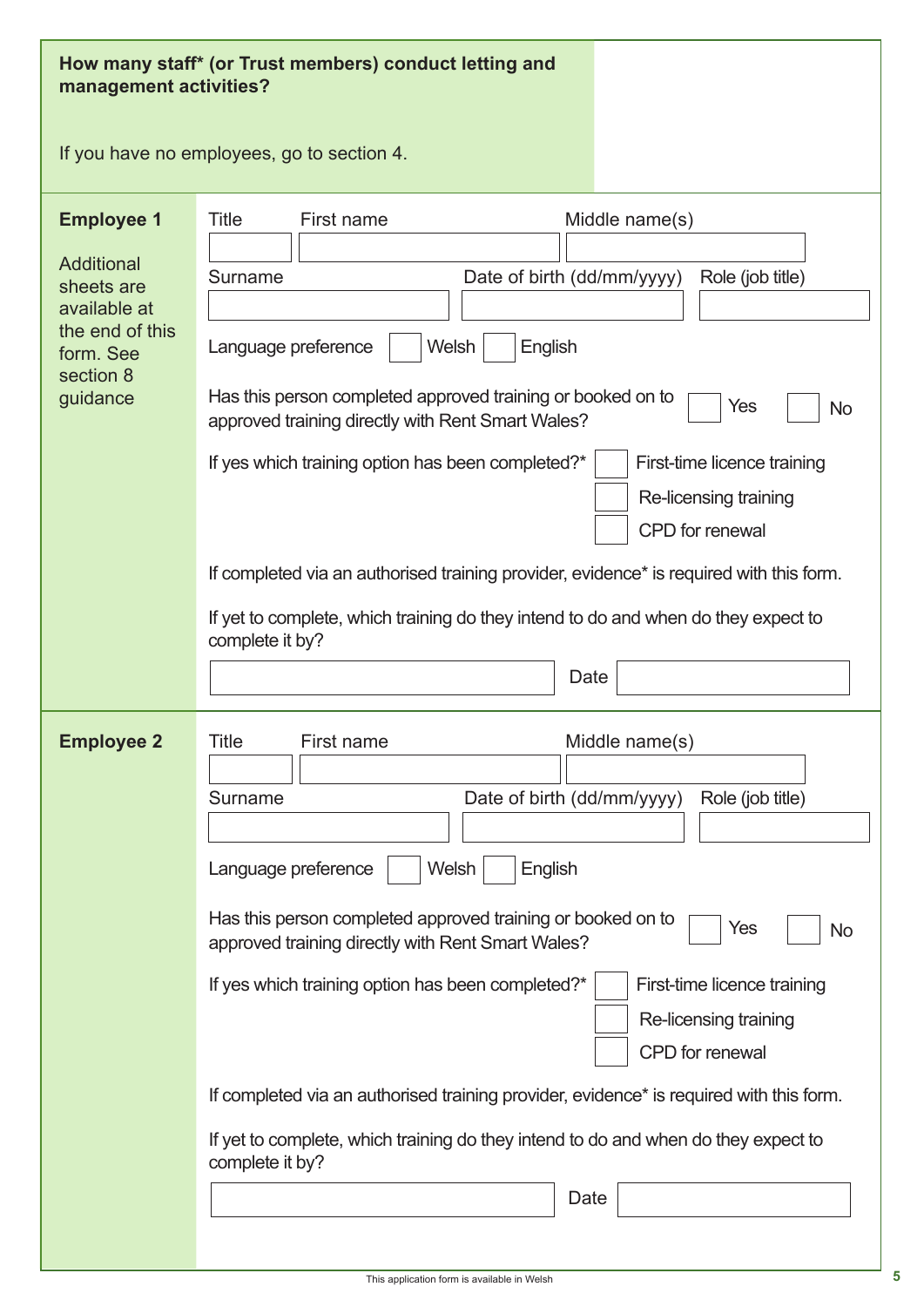|                                                                                                                                                                                         | <b>Section 4 - Hear about us</b>                                                                                                                                                                                                                                                         |  |  |  |  |
|-----------------------------------------------------------------------------------------------------------------------------------------------------------------------------------------|------------------------------------------------------------------------------------------------------------------------------------------------------------------------------------------------------------------------------------------------------------------------------------------|--|--|--|--|
| How did you<br>hear about the                                                                                                                                                           | Local authority<br>Search engine                                                                                                                                                                                                                                                         |  |  |  |  |
| requirement to<br>obtain a<br>licence?                                                                                                                                                  | Direct contact from Rent Smart Wales<br>Friend / colleague                                                                                                                                                                                                                               |  |  |  |  |
|                                                                                                                                                                                         | Social media<br>Landlord association                                                                                                                                                                                                                                                     |  |  |  |  |
|                                                                                                                                                                                         | Letting / managing agent<br>Landlord forum / event                                                                                                                                                                                                                                       |  |  |  |  |
|                                                                                                                                                                                         | Other (please specify)                                                                                                                                                                                                                                                                   |  |  |  |  |
|                                                                                                                                                                                         |                                                                                                                                                                                                                                                                                          |  |  |  |  |
|                                                                                                                                                                                         |                                                                                                                                                                                                                                                                                          |  |  |  |  |
|                                                                                                                                                                                         | <b>Section 5 - Payment</b>                                                                                                                                                                                                                                                               |  |  |  |  |
| Fee payable                                                                                                                                                                             | The fee due is based on the number of managed<br>properties. Refer to the fee table in the guidance<br>section for the appropriate fee for your application.                                                                                                                             |  |  |  |  |
| <b>Payment type</b>                                                                                                                                                                     | Cheque enclosed made payable to Rent Smart Wales                                                                                                                                                                                                                                         |  |  |  |  |
|                                                                                                                                                                                         |                                                                                                                                                                                                                                                                                          |  |  |  |  |
|                                                                                                                                                                                         | Debit/credit card (Visa, MasterCard or Maestro)                                                                                                                                                                                                                                          |  |  |  |  |
|                                                                                                                                                                                         | If you select this option you can scan your application and training certificates                                                                                                                                                                                                        |  |  |  |  |
|                                                                                                                                                                                         | directly to rentsmartwales@cardiff.gov.uk. We will contact you when we are<br>processing your application. Please provide the best contact time and number.                                                                                                                              |  |  |  |  |
| Please do not provide card details here.                                                                                                                                                |                                                                                                                                                                                                                                                                                          |  |  |  |  |
|                                                                                                                                                                                         |                                                                                                                                                                                                                                                                                          |  |  |  |  |
|                                                                                                                                                                                         |                                                                                                                                                                                                                                                                                          |  |  |  |  |
|                                                                                                                                                                                         | <b>Section 6 - Declarations</b>                                                                                                                                                                                                                                                          |  |  |  |  |
|                                                                                                                                                                                         | 1. Declaration of fitness and propriety                                                                                                                                                                                                                                                  |  |  |  |  |
|                                                                                                                                                                                         | Before the licensing authority can grant a licence, it must determine whether the applicant is a<br>fit and proper person as defined in section 20 of the Housing (Wales) Act 2014.                                                                                                      |  |  |  |  |
| For this purpose, you must declare if any of the following apply to you, or anyone associated<br>or formerly associated with you (whether on a personal, work or other basis relevant). |                                                                                                                                                                                                                                                                                          |  |  |  |  |
| i. fraud or other dishonesty,<br>notification requirements),                                                                                                                            | (a) committed any offence involving:<br>ii. violence, firearms or drugs<br>iii. any offence listed in Schedule 3 to the Sexual Offences Act 2003 (offences attracting                                                                                                                    |  |  |  |  |
|                                                                                                                                                                                         | (b) practised unlawful discrimination or harassment on the grounds of any characteristic which<br>is a protected characteristic under section 4 of the Equality Act 2010, or victimised another<br>person contrary to that Act, in or in connection with the carrying on of any business |  |  |  |  |
|                                                                                                                                                                                         | (c) contravened any provision of the law relating to housing or landlord and tenant such as:<br>i. Unlawfully evicted a tenant                                                                                                                                                           |  |  |  |  |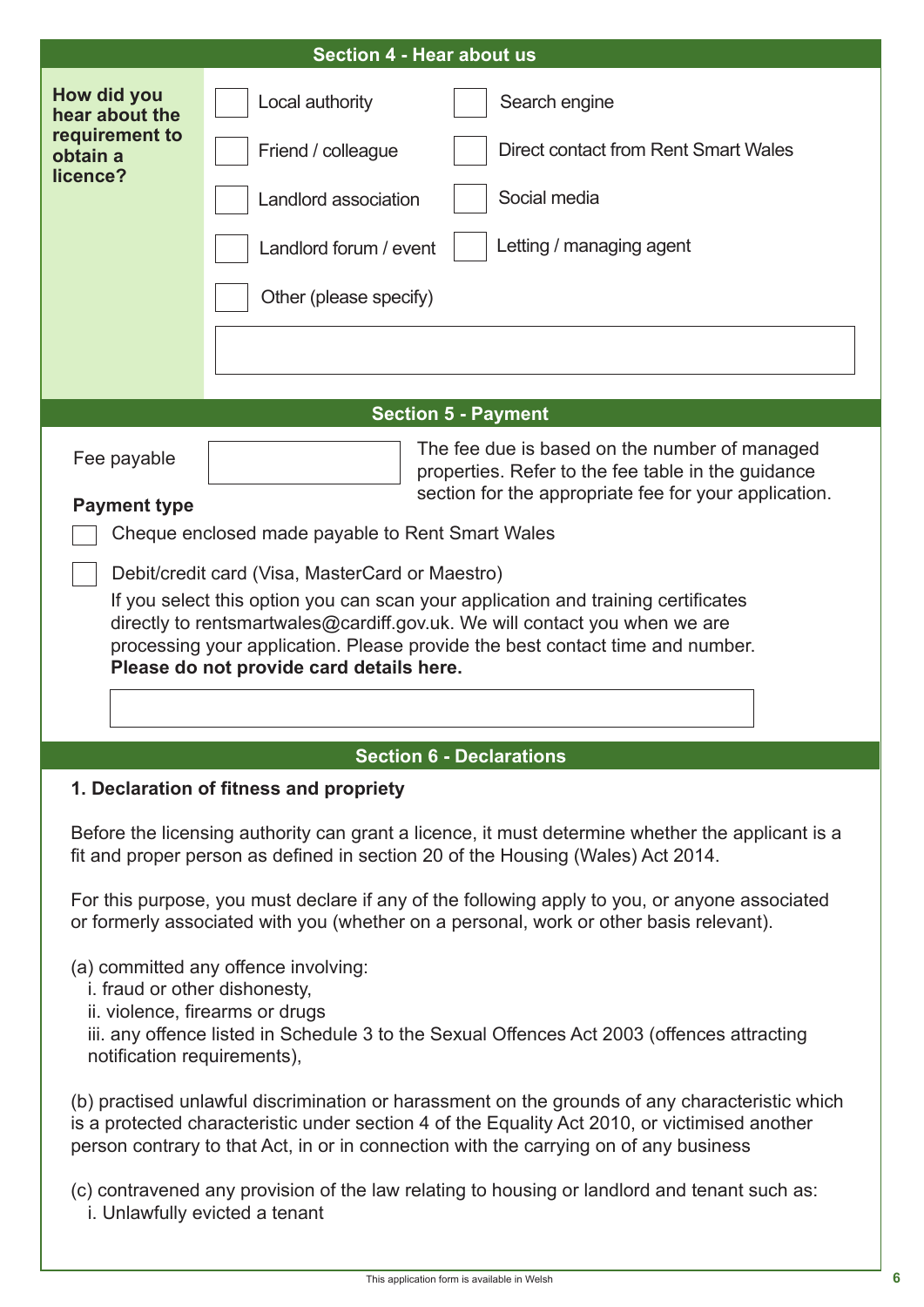ii. Been refused a House in Multiple Occupation licence or selective licence under the Housing Act 2004

iii. Had a licence revoked for breach of any conditions under the Housing Act 2004

iv. Been subject to a Management Order under the Housing Act 2004

v. Failed to comply with a Housing Notice (requiring works) served by a local authority vi. Been subject to complaints from tenants or other sources, regarding serious or repeated breaches of the conditions of a licence under the Housing Act 2004.



#### **I confirm none of the above apply to me, or anyone associated or formerly associated with me (whether on a personal, work or other basis)**

If any of the above apply, you are required to provide relevant supporting information below to explain why. The information provided will be assessed by Rent Smart Wales. Issues highlighted will not necessarily prevent you from being licensed; evidence is assessed on a case by case basis. If you have unspent convictions please provide a data barring service certificate (dated within the last month) with your application.

Rent Smart Wales reserves the right to ask you for further information to assess your application, and the right to gather additional information including criminal history from regulatory bodies such as local authorities and the police when appropriate. Information gathered in this way may be taken into account when determining a licence application.

Note that spent convictions do not regularly need to be declared in line with the Rehabilitation of Offenders Act 1974. However, certain spent convictions may need to be declared upon request, as outlined in the Rent Smart Wales Collection and Use of Conviction Information Guidance, available on the website or on request. The licensing authority will consider spent convictions where they are relevant to letting and management of properties in Wales.

When providing offence details, please specify the court and the date of the conviction.

# **2. Declaration of truth**

I/we declare that the information contained in this application is correct to the best of my/our knowledge. I/we understand that I/we commit an offence if I/we supply any information to the licensing authority in connection with any of its functions under Part 1 of the Housing (Wales) Act 2014 that is false or misleading and which I/we know is false or misleading or am/are reckless as to whether it is false or misleading.

## **3. Data processing and sharing**

By submitting this form you are accepting the Data Processing Notice which can be read in the guidance section. It is important that you read this notice as it details why we collect your personal data, how it will be used and who it could be shared with.



## **I accept the Data Processing Notice**

Rent Smart Wales, local authorities and partners want to connect with landlords and agents to keep them informed about local relevant information (forum events, potential tenants, funding opportunities, etc.)

#### **Yes, keep me informed - you can unsubscribe at any time by contacting Rent Smart Wales**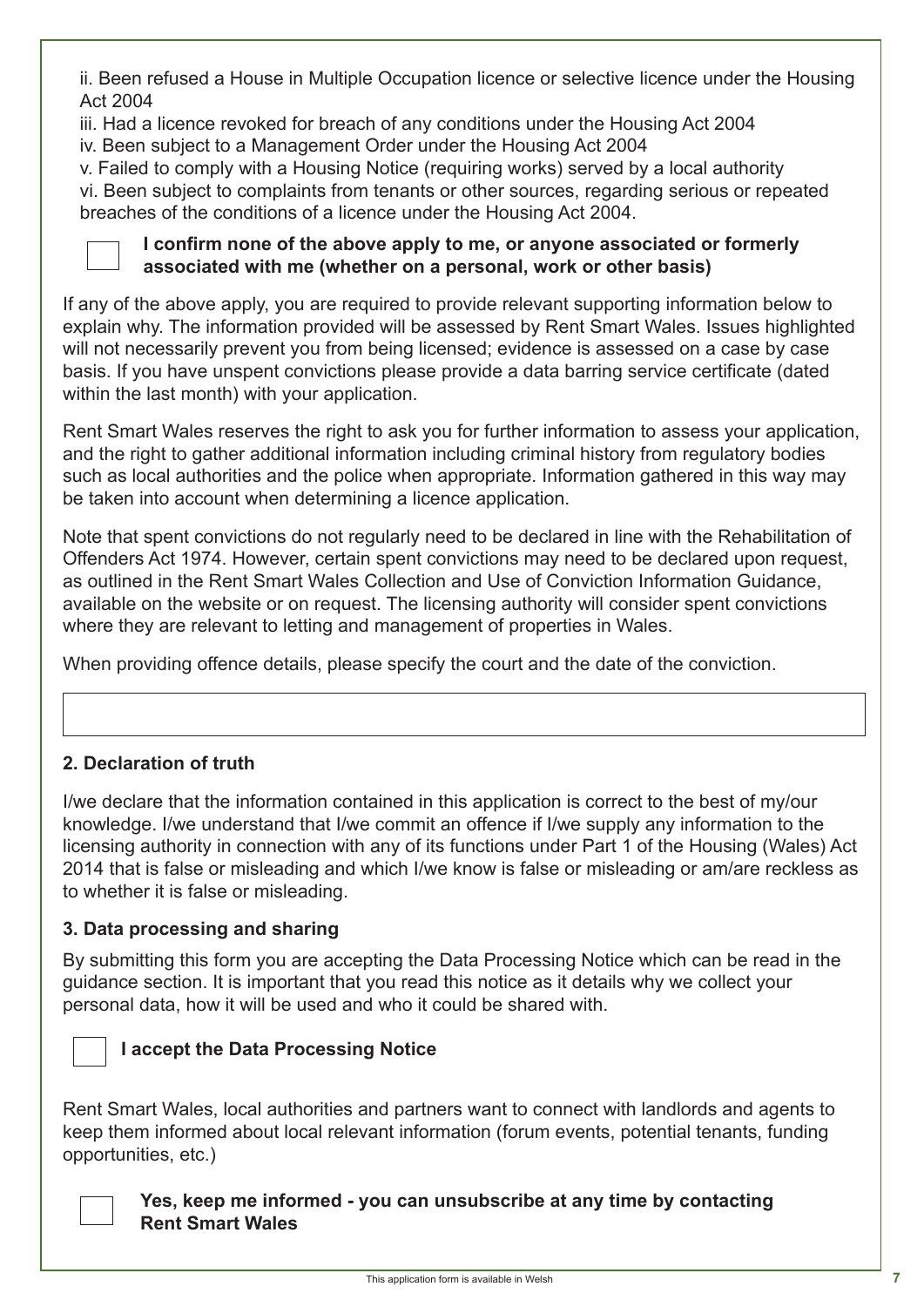| Statement of agreement to the above declarations and data processing notice                                                                                                                                                                                                                                                                                                                                                                                      |  |  |  |  |  |
|------------------------------------------------------------------------------------------------------------------------------------------------------------------------------------------------------------------------------------------------------------------------------------------------------------------------------------------------------------------------------------------------------------------------------------------------------------------|--|--|--|--|--|
| This form must be signed by the individual named in section 1.1 or a company director, lead<br>trustee or senior person within the charity of the entity in section 1.2. Without such a signature it<br>will not be considered as a complete application and will be sent back to you to correct. This will<br>cause a delay in your licence application.                                                                                                        |  |  |  |  |  |
| Please return this form to: Rent Smart Wales, PO Box 1106, Cardiff, CF11 1UA                                                                                                                                                                                                                                                                                                                                                                                     |  |  |  |  |  |
| <b>Be Aware:</b> This application cannot be processed without your agreement to declarations 1 and 2<br>and the Data Processing Notice. This form must be filled in in full, signed, dated and the fee<br>payment option selected or enclosed for it to be accepted as a valid application. Contact<br>Rent Smart Wales on 03000 133344 for assistance.<br>Please note: failure to do so will cause a delay in processing and you may be<br>operating illegally. |  |  |  |  |  |
| Signed<br>Date                                                                                                                                                                                                                                                                                                                                                                                                                                                   |  |  |  |  |  |
|                                                                                                                                                                                                                                                                                                                                                                                                                                                                  |  |  |  |  |  |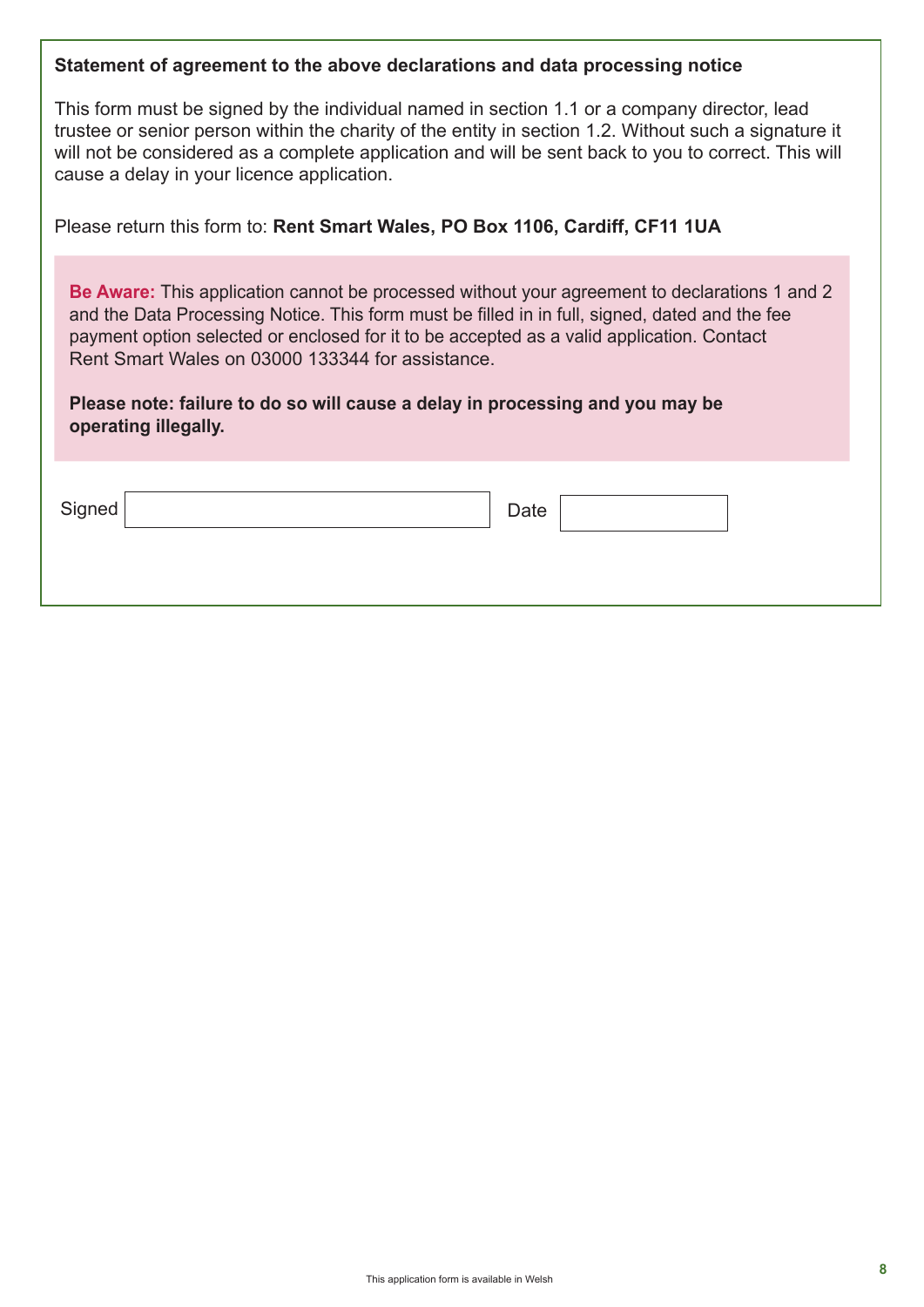|                                                                          | <b>Section 7 - Equal Opportunities</b>                                                                                                                                                         |                                                                                                                                                                                                                                                                                                                              |  |  |  |  |
|--------------------------------------------------------------------------|------------------------------------------------------------------------------------------------------------------------------------------------------------------------------------------------|------------------------------------------------------------------------------------------------------------------------------------------------------------------------------------------------------------------------------------------------------------------------------------------------------------------------------|--|--|--|--|
|                                                                          | Rent Smart Wales wants to make sure that its services are accessible to everyone. We therefore ask you<br>to answer the following questions so we can be sure our service is delivered fairly. |                                                                                                                                                                                                                                                                                                                              |  |  |  |  |
| treated equally. Any information provided will be treated in confidence. |                                                                                                                                                                                                | All questions are voluntary and it will not make any difference to the service you receive if you do not<br>answer them. By choosing to answer them you are helping us to ensure everyone using our service is                                                                                                               |  |  |  |  |
|                                                                          | <b>Gender</b>                                                                                                                                                                                  |                                                                                                                                                                                                                                                                                                                              |  |  |  |  |
| Female<br>Male                                                           | <b>Male to Female</b>                                                                                                                                                                          | <b>Female to Male</b><br>Prefer not to say                                                                                                                                                                                                                                                                                   |  |  |  |  |
|                                                                          | What is your age?                                                                                                                                                                              |                                                                                                                                                                                                                                                                                                                              |  |  |  |  |
| Under 16<br>16-24                                                        | 25-34                                                                                                                                                                                          | 35-44                                                                                                                                                                                                                                                                                                                        |  |  |  |  |
| 55-64<br>45-54                                                           | $65+$                                                                                                                                                                                          | Prefer not to say                                                                                                                                                                                                                                                                                                            |  |  |  |  |
|                                                                          | <b>Disability</b>                                                                                                                                                                              |                                                                                                                                                                                                                                                                                                                              |  |  |  |  |
|                                                                          |                                                                                                                                                                                                | Identifying as a disabled person can include people with hearing or sight impairments, people with<br>mental health difficulties or learning disabilities, people with mobility impairments, or those who have<br>long-term health conditions, for example: depression, diabetes, asthma, multiple sclerosis, HIV or cancer. |  |  |  |  |
| Do you identify as a disabled                                            | Yes (please select)                                                                                                                                                                            | <b>No</b><br>Prefer not to say                                                                                                                                                                                                                                                                                               |  |  |  |  |
| Deaf / Deafened /<br>Hard of hearing                                     | <b>Mobility impairment</b>                                                                                                                                                                     | Long standing illness or<br>health condition                                                                                                                                                                                                                                                                                 |  |  |  |  |
| Wheelchair user                                                          | Learning impairment<br>/ difficulties                                                                                                                                                          | <b>Visual impairment</b>                                                                                                                                                                                                                                                                                                     |  |  |  |  |
| Mental Health difficulties                                               | Prefer not to say                                                                                                                                                                              | Other (please specify below)                                                                                                                                                                                                                                                                                                 |  |  |  |  |
|                                                                          |                                                                                                                                                                                                |                                                                                                                                                                                                                                                                                                                              |  |  |  |  |
|                                                                          |                                                                                                                                                                                                | Sexual orientation (Only answer this question if you are over the age of 16)                                                                                                                                                                                                                                                 |  |  |  |  |
| <b>Gay Man</b>                                                           | Gay Woman / Lesbian                                                                                                                                                                            | Heterosexual                                                                                                                                                                                                                                                                                                                 |  |  |  |  |
| <b>Bisexual</b>                                                          | Prefer not to say                                                                                                                                                                              | Other (please specify below)                                                                                                                                                                                                                                                                                                 |  |  |  |  |
|                                                                          |                                                                                                                                                                                                |                                                                                                                                                                                                                                                                                                                              |  |  |  |  |
|                                                                          | Religous belief / Non-belief                                                                                                                                                                   |                                                                                                                                                                                                                                                                                                                              |  |  |  |  |
| Do you regard yourself as belonging to any particular religion?          |                                                                                                                                                                                                |                                                                                                                                                                                                                                                                                                                              |  |  |  |  |
|                                                                          |                                                                                                                                                                                                |                                                                                                                                                                                                                                                                                                                              |  |  |  |  |
| Yes (please select)<br>Christian                                         | No, no religion<br><b>Hindu</b><br><b>Buddhist</b>                                                                                                                                             | Prefer not to say                                                                                                                                                                                                                                                                                                            |  |  |  |  |
| <b>Muslim</b>                                                            | Jewish<br><b>Sikh</b>                                                                                                                                                                          | Other (please specify below)                                                                                                                                                                                                                                                                                                 |  |  |  |  |
|                                                                          |                                                                                                                                                                                                |                                                                                                                                                                                                                                                                                                                              |  |  |  |  |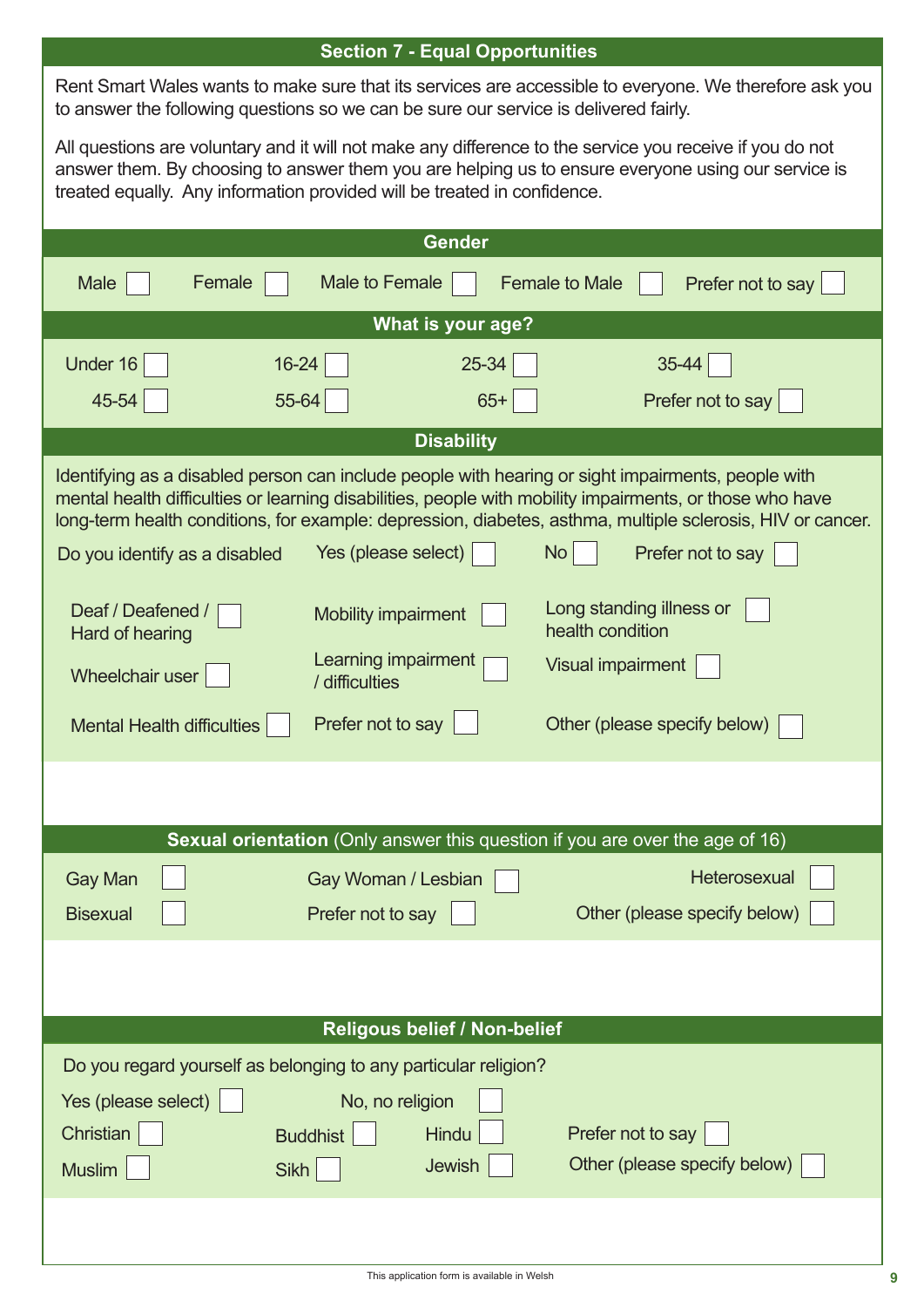|                                                                                | <b>Language skills</b>                                                                                                                    |  |  |  |  |  |
|--------------------------------------------------------------------------------|-------------------------------------------------------------------------------------------------------------------------------------------|--|--|--|--|--|
| <b>English</b>                                                                 | Prefer not to say<br>Other (please specify)<br><b>Welsh</b>                                                                               |  |  |  |  |  |
|                                                                                |                                                                                                                                           |  |  |  |  |  |
|                                                                                | What is your current Marital or Civil Partnership Status (Only answer this question if you are over the age of 16)                        |  |  |  |  |  |
| Single<br><b>Married</b>                                                       | <b>Registered Civil Partnership</b><br>Prefer not to say<br>Other (please specify)                                                        |  |  |  |  |  |
|                                                                                |                                                                                                                                           |  |  |  |  |  |
|                                                                                | <b>Ethnic monitoring</b>                                                                                                                  |  |  |  |  |  |
|                                                                                | Prefer not to say<br>Do you consider yourself to be Welsh?<br>Yes<br><b>No</b>                                                            |  |  |  |  |  |
| <b>White</b>                                                                   | Welsh / English / Scottish<br>Other White background<br><b>Irish</b><br>Northern Irish / British<br>(please specify)                      |  |  |  |  |  |
|                                                                                |                                                                                                                                           |  |  |  |  |  |
| <b>Mixed / Multiple</b><br><b>Ethnic Groups</b>                                | White &<br><b>Other Mixed/Multiple</b><br><b>White &amp; Black</b><br>White & Black<br>Caribbean<br>ethnic background<br>African<br>Asian |  |  |  |  |  |
|                                                                                |                                                                                                                                           |  |  |  |  |  |
| Asian / Asian<br><b>British</b>                                                | <b>Other Asian</b><br>Indian<br><b>Bangladeshi</b><br><b>Chinese</b><br>Pakistani<br>background<br>(please specify)                       |  |  |  |  |  |
| Black / African /<br>Caribbean /<br><b>Black British</b>                       | Caribbean<br>Other Black / African / Caribbean background<br>African<br>(please specify)                                                  |  |  |  |  |  |
|                                                                                |                                                                                                                                           |  |  |  |  |  |
| <b>Other Ethnicity</b>                                                         | Arab<br><b>Gypsy/Irish Traveller</b><br>Japanese<br>Czech<br>Polish<br>Other background (please specify)<br>Yemeni                        |  |  |  |  |  |
|                                                                                |                                                                                                                                           |  |  |  |  |  |
|                                                                                | <b>Pregnancy and maternity</b>                                                                                                            |  |  |  |  |  |
| Are you pregnant, or have you given birth within the last 26 weeks?            |                                                                                                                                           |  |  |  |  |  |
| No<br>Pregnant<br><b>Given birth</b><br>Prefer not to say                      |                                                                                                                                           |  |  |  |  |  |
| Thank you for taking the time to complete the Rent Smart Wales Monitoring Form |                                                                                                                                           |  |  |  |  |  |
| <b>End of form</b>                                                             |                                                                                                                                           |  |  |  |  |  |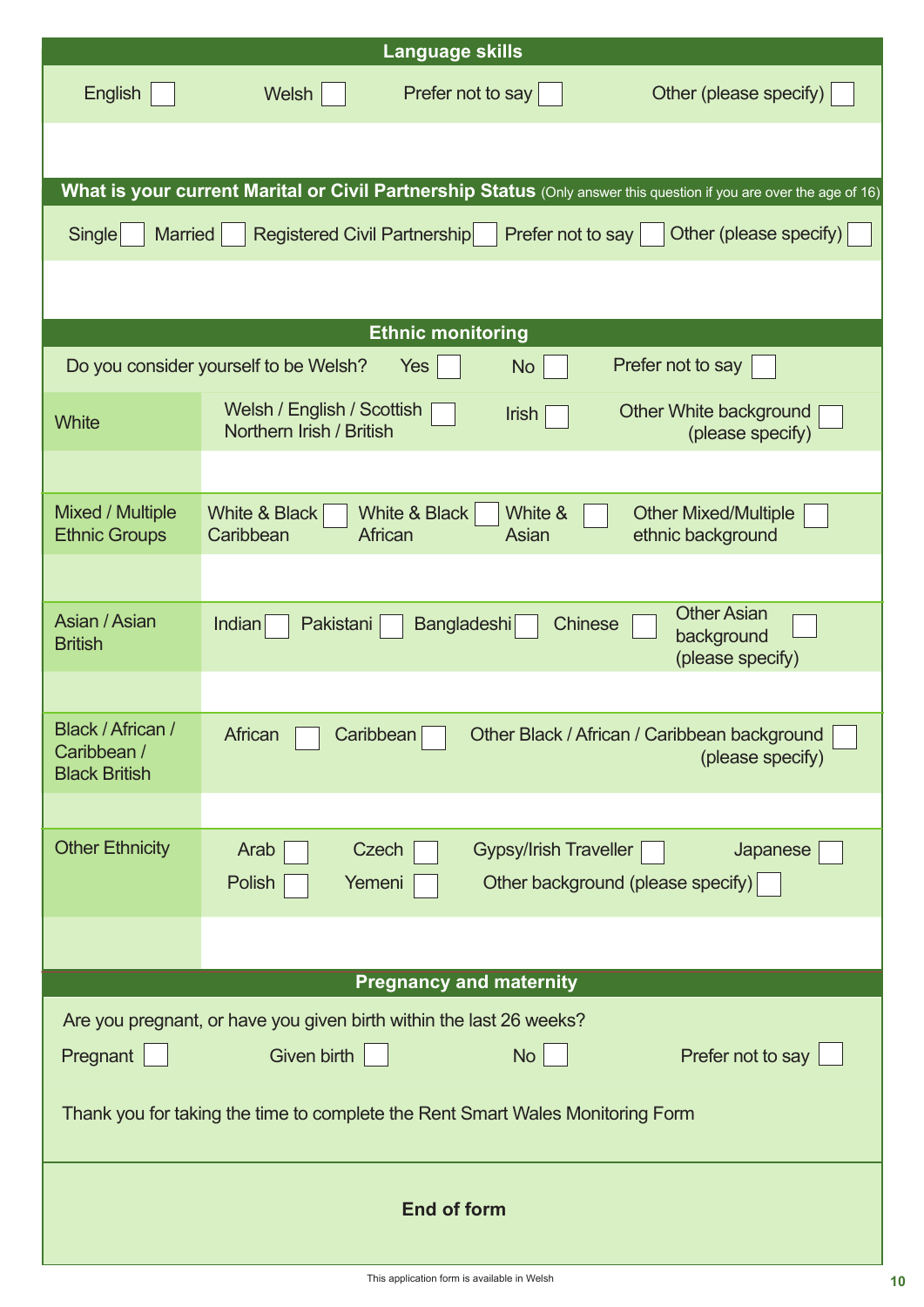|                                                      | <b>Section 8 - Guidance</b>                                                                                                                                                                                                                                                                                                                                                                                                                                                                                                                                                                                                                                                                                                                                                                                                                                                                                                                                                                                                                                            |
|------------------------------------------------------|------------------------------------------------------------------------------------------------------------------------------------------------------------------------------------------------------------------------------------------------------------------------------------------------------------------------------------------------------------------------------------------------------------------------------------------------------------------------------------------------------------------------------------------------------------------------------------------------------------------------------------------------------------------------------------------------------------------------------------------------------------------------------------------------------------------------------------------------------------------------------------------------------------------------------------------------------------------------------------------------------------------------------------------------------------------------|
|                                                      | Page 1                                                                                                                                                                                                                                                                                                                                                                                                                                                                                                                                                                                                                                                                                                                                                                                                                                                                                                                                                                                                                                                                 |
| <b>Applying as a</b><br>company,<br>charity or trust | If you are applying on behalf of a formal entity, such as a company, charity or trust,<br>you must ensure that the person completing the form has significant responsibility<br>for the entity. A company director should complete the form on behalf of a<br>corporate body, a lead trustee if applying as a trust and a senior member of the<br>charity if applying as a charity.                                                                                                                                                                                                                                                                                                                                                                                                                                                                                                                                                                                                                                                                                    |
|                                                      | Page 2                                                                                                                                                                                                                                                                                                                                                                                                                                                                                                                                                                                                                                                                                                                                                                                                                                                                                                                                                                                                                                                                 |
| <b>Company</b><br><b>Registration</b><br>number      | This would be the registration number of the company. For a Body Corporate this<br>is the registration number given by Companies House for the company and for a<br>charity, this would be the registration number issued by the Charity Commission.                                                                                                                                                                                                                                                                                                                                                                                                                                                                                                                                                                                                                                                                                                                                                                                                                   |
| <b>Business</b><br>safeguards                        | If you are acting as an agent in Wales, you must hold mandatory business<br>safeguards that protect your clients. The business safeguards required are<br>Client Money Protection, Professional Indemnity Insurance and membership<br>to a government-approved Redress scheme. Certain exemptions to this<br>requirement do apply where the risk is considered to be low due to very small<br>size of portfolio. If you think an exemption may apply to you, contact Rent<br><b>Smart Wales.</b><br>With your consent, Rent Smart Wales will display that you hold business<br>safeguards next to your public record on the Rent Smart Wales public<br>register. By displaying your safeguards on the register, you are ensuring that<br>tenants and clients can act with confidence to choose a suitably insured<br>agent. This requirement is not mandatory, however please be aware that no<br>safeguards will be displayed on your record if you elect not to do so.                                                                                               |
|                                                      | Page 4                                                                                                                                                                                                                                                                                                                                                                                                                                                                                                                                                                                                                                                                                                                                                                                                                                                                                                                                                                                                                                                                 |
| <b>Letting and</b><br>management<br>work             | If you have a connected person (defined in the section below) who does any of the<br>following as part of their work at a rental property in Wales, they need to be trained<br>for you to obtain a licence:<br>a) publishing advertisements or disseminating information;<br>b) arranging and conducting viewings with prospective tenants;<br>c) preparing, or arranging the preparation of, the tenancy agreement;<br>d) preparing, or arranging the preparation of, any inventory or schedule of<br>condition;<br>e) collecting rent;<br>f) being the principal point of contact for the tenant in relation to matters arising<br>under the tenancy;<br>g) making arrangements with a person to carry out repairs or maintenance;<br>h) making arrangements with a tenant or occupier of the dwelling to secure<br>access i) to the dwelling for any purpose;<br>j) checking the contents or condition of the dwelling, or arranging for them to be<br>checked as part of a current tenancy or for one that has ended;<br>k) serving notice to terminate a tenancy. |
| <b>Staff / connected</b><br>persons                  | If an individual or company applying for a licence has employees (defined as<br>'connected persons in the legislation) whose work involves doing letting and<br>management work at rental properties in Wales, they must be declared on<br>the licence application by the applicant and they must all complete agent<br>training in order for the applicant to obtain a licence.                                                                                                                                                                                                                                                                                                                                                                                                                                                                                                                                                                                                                                                                                       |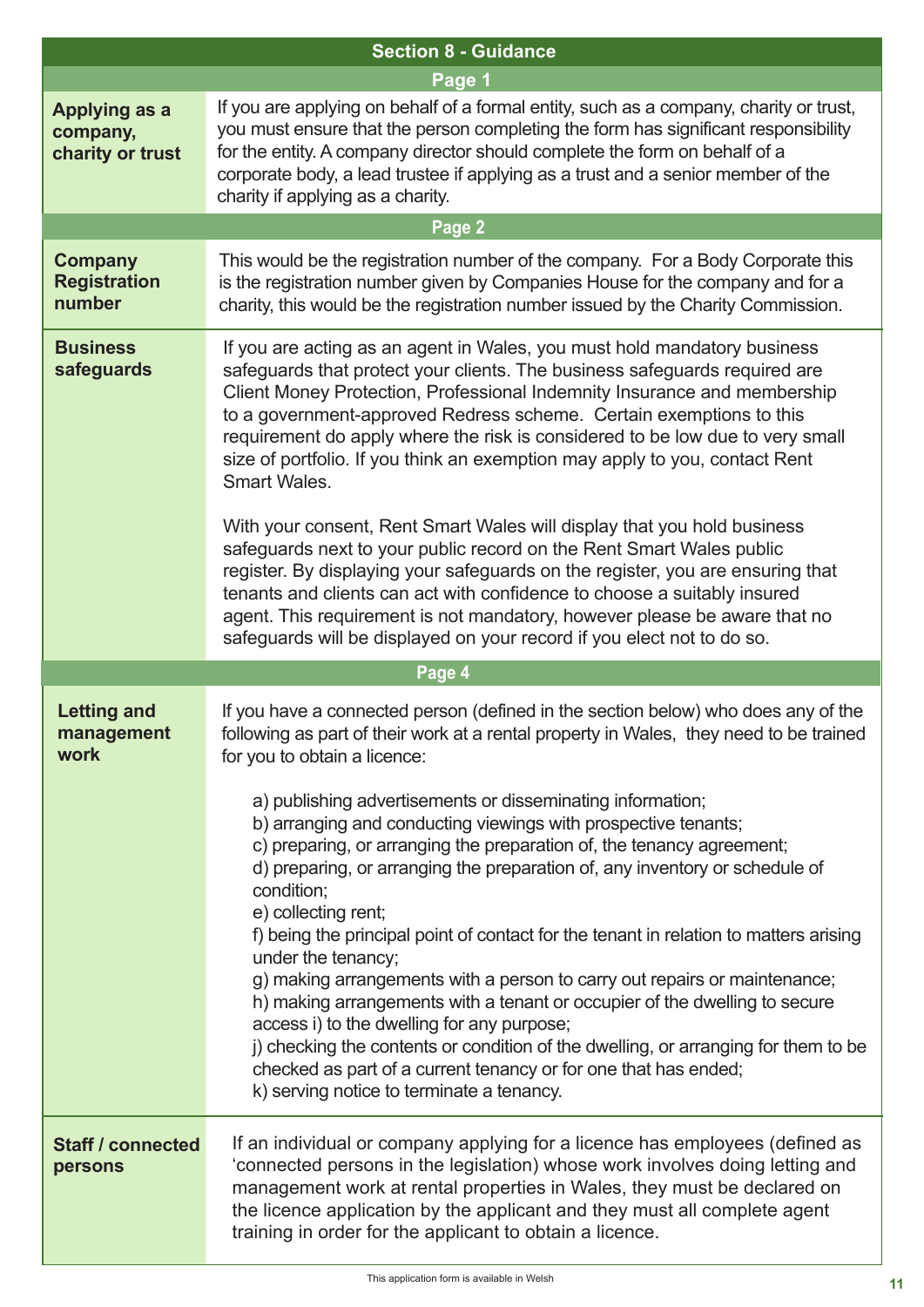|                             | The full definition of a connected person is provided in Section 2 of the<br>Regulation of Private Rented Housing (Training Requirements) (Wales)<br>Regulations 2015.                                                                                                                                                |  |  |  |  |
|-----------------------------|-----------------------------------------------------------------------------------------------------------------------------------------------------------------------------------------------------------------------------------------------------------------------------------------------------------------------|--|--|--|--|
|                             | Generally speaking this is a staff member who you pay a salary to or who is<br>an 'employee' for payroll purposes. People you pay for the services they<br>provide (e.g. contractors) are not counted as 'connected persons' and they do<br>not have to be trained in order for you as an agent to obtain a licence.  |  |  |  |  |
| <b>Training</b><br>evidence | An applicant and all relevant connected persons must undertake approved<br>training either delivered by Rent Smart Wales directly or through an authorised<br>provider.                                                                                                                                               |  |  |  |  |
|                             | If you have completed training with an authorised provider, you should enclose<br>the certificates as part of your application submission.                                                                                                                                                                            |  |  |  |  |
|                             | The requirements for training differ, depending on whether you have<br>completed a first time licence course in the past. If not, the person needs to<br>complete first-time licence training.                                                                                                                        |  |  |  |  |
|                             | If yes, the person can either:                                                                                                                                                                                                                                                                                        |  |  |  |  |
|                             | 1) repeat the first-time Landlord/Agent Licence Training (complete<br>course) - within 1 year before submitting a renewal application; OR                                                                                                                                                                             |  |  |  |  |
|                             | 2) complete Re-licensing training (complete course) - within a year of<br>application submission; OR                                                                                                                                                                                                                  |  |  |  |  |
|                             | 3) complete Continued Professional Development (CPD) training<br>modules over the 5 year period prior to licence application submission (60<br>points are needed for a landlord licence)                                                                                                                              |  |  |  |  |
|                             |                                                                                                                                                                                                                                                                                                                       |  |  |  |  |
|                             | Page 5                                                                                                                                                                                                                                                                                                                |  |  |  |  |
| <b>Licence fees</b>         | All licence applications made to Rent Smart Wales incur a fee. When applying<br>for an agent licence it is important that you pay the correct application fee, as<br>any discrepancy will result in processing delays                                                                                                 |  |  |  |  |
|                             | Agent licence fees are graduated to reflect the portfolio size. A discount also<br>applies if an Agent is a member of a recognised professional body. These<br>bodies are currently: UKALA, ARLA, RICS, Safeagent, NAEA.                                                                                              |  |  |  |  |
|                             | A social letting agency whose total letting and management activity purely relate<br>to delivery in conjunction with a local authority social letting partnership is also<br>eligible for the Professional Membership Discount.                                                                                       |  |  |  |  |
|                             | Applications made online benefit from a reduced fee. The fees set out below<br>relate only to paper applications. Most fees can be split into two parts, which<br>incurs an additional administrative charge of £39. For further information, view<br>the Fee Policy here: https://www.rentsmart.gov.wales/feepolicy/ |  |  |  |  |
|                             |                                                                                                                                                                                                                                                                                                                       |  |  |  |  |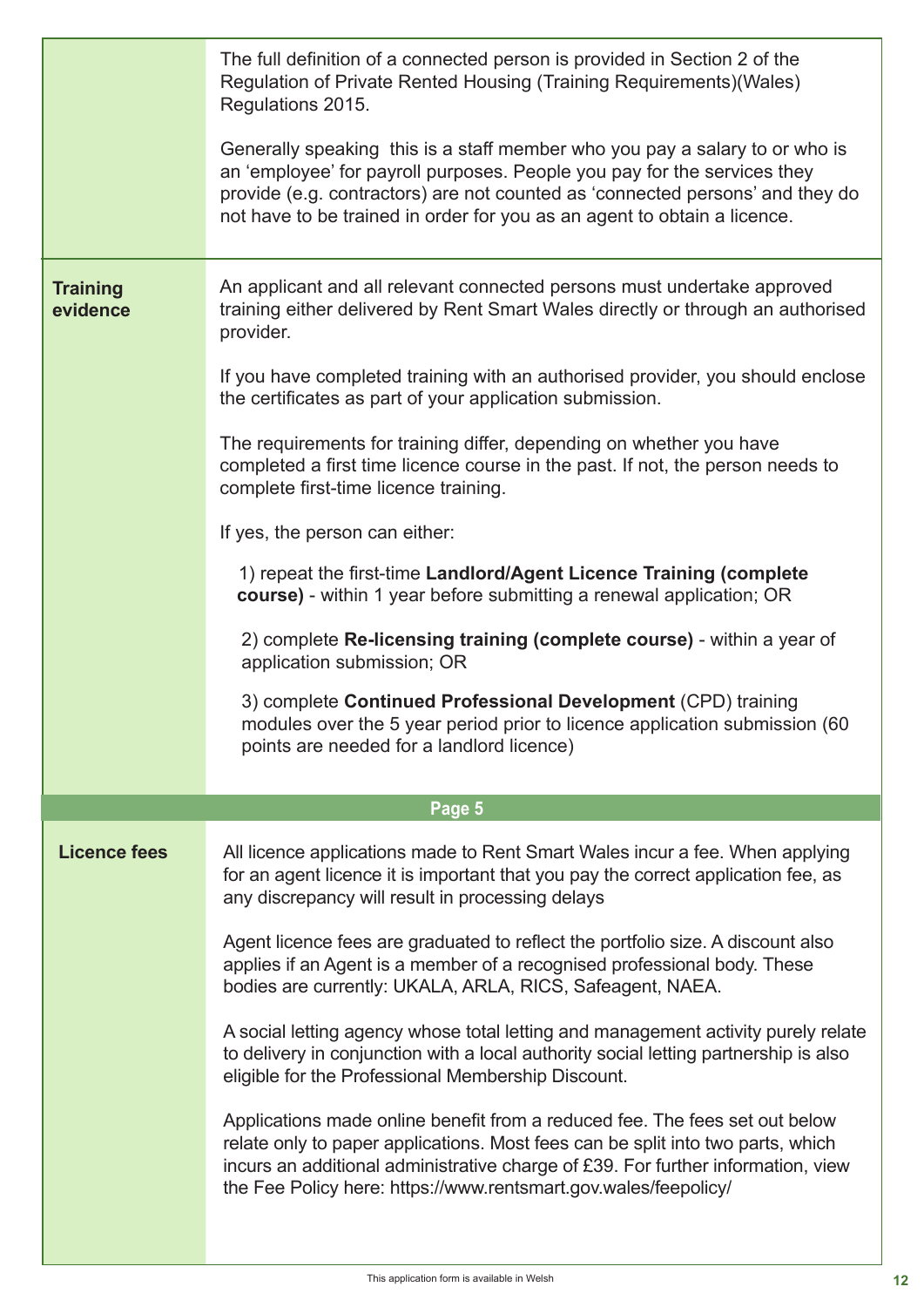|                                  | <b>Application</b><br>type                                                                                                                                                                                                                                                      | <b>Number</b><br>of properties | <b>Single</b><br>payment | <b>Split fee</b>                                                        |  |  |
|----------------------------------|---------------------------------------------------------------------------------------------------------------------------------------------------------------------------------------------------------------------------------------------------------------------------------|--------------------------------|--------------------------|-------------------------------------------------------------------------|--|--|
|                                  | Agent licence -<br>less than 20<br>managed<br>properties                                                                                                                                                                                                                        | $0 - 4$                        | £223                     | Part 1: £138<br>Part 2: £124                                            |  |  |
|                                  |                                                                                                                                                                                                                                                                                 | $5 - 10$                       | £283                     | Part 1: £164<br>Part 2: £158                                            |  |  |
|                                  |                                                                                                                                                                                                                                                                                 | $11 - 20$                      | £343                     | Part 1: £191<br>Part 2: £191                                            |  |  |
|                                  | Agent licence -<br>let only                                                                                                                                                                                                                                                     | $0-20$ (let only)              | £233                     | Part 1: £138<br>Part 2: £124                                            |  |  |
|                                  | (no properties<br>managed)                                                                                                                                                                                                                                                      | $21 + (let only)$              |                          | See 21 - 50 category below according<br>to professional body membership |  |  |
|                                  | Agent licence -<br>No professional                                                                                                                                                                                                                                              | $21 - 50$                      | £2,400                   | First instalment: £1064<br>Next four: £334                              |  |  |
|                                  | body<br>membership, 21                                                                                                                                                                                                                                                          | $51 - 100$                     | £3,200                   | First instalment: £1420<br>Next four: £445                              |  |  |
|                                  | or more<br>managed                                                                                                                                                                                                                                                              | $101 - 500$                    | £4,000                   | Part 1: £1,815<br>Part 2: £2,224                                        |  |  |
|                                  | properties                                                                                                                                                                                                                                                                      | $501 - 1000$                   | £4,800                   | Part 1: £2,170<br>Part 2: £2,669                                        |  |  |
|                                  |                                                                                                                                                                                                                                                                                 | $1000+$                        | £5,600                   | Part 1: £2,525<br>Part 2: £3,114                                        |  |  |
|                                  | Agent licence -<br>with professional<br>body<br>membership, 21<br>or more                                                                                                                                                                                                       | $21 - 50$                      | £2,160                   | First instalment: £960<br>Next four: £300                               |  |  |
|                                  |                                                                                                                                                                                                                                                                                 | $51 - 100$                     | £2,880                   | First instalment: £1280<br>Next four: £400                              |  |  |
|                                  | managed<br>properties                                                                                                                                                                                                                                                           | $101 - 500$                    | £3,600                   | Part 1: £1,637<br>Part 2: £2,002                                        |  |  |
|                                  |                                                                                                                                                                                                                                                                                 | $501 - 1000$                   | £4,320                   | Part 1: £1,957<br>Part 2: £2,402                                        |  |  |
|                                  |                                                                                                                                                                                                                                                                                 | $1000+$                        | £5,040                   | Part 1: £2,276<br>Part 2: £2,803                                        |  |  |
|                                  |                                                                                                                                                                                                                                                                                 |                                |                          |                                                                         |  |  |
| <b>Data processing</b><br>notice | A full copy of Rent Smart Wales Data Processing Notice is available at<br>rentsmart.gov.wales/en/privacy-policy/ or can be provided upon request.                                                                                                                               |                                |                          |                                                                         |  |  |
|                                  | Why personal data is collected and stored as part of Rent Smart Wales:<br>In order to meet the obligations of Part 1 of the Housing (Wales) Act 2014, the<br>Licensing Authority is required to develop and maintain a system that allows for<br>the collection of information. |                                |                          |                                                                         |  |  |
|                                  | How we will use your personal data: Rent Smart Wales may process<br>personal data to fulfil its obligations under the Housing (Wales) Act 2014, and<br>this can include the processing of personal data for a number of purposes<br>including the following purposes:           |                                |                          |                                                                         |  |  |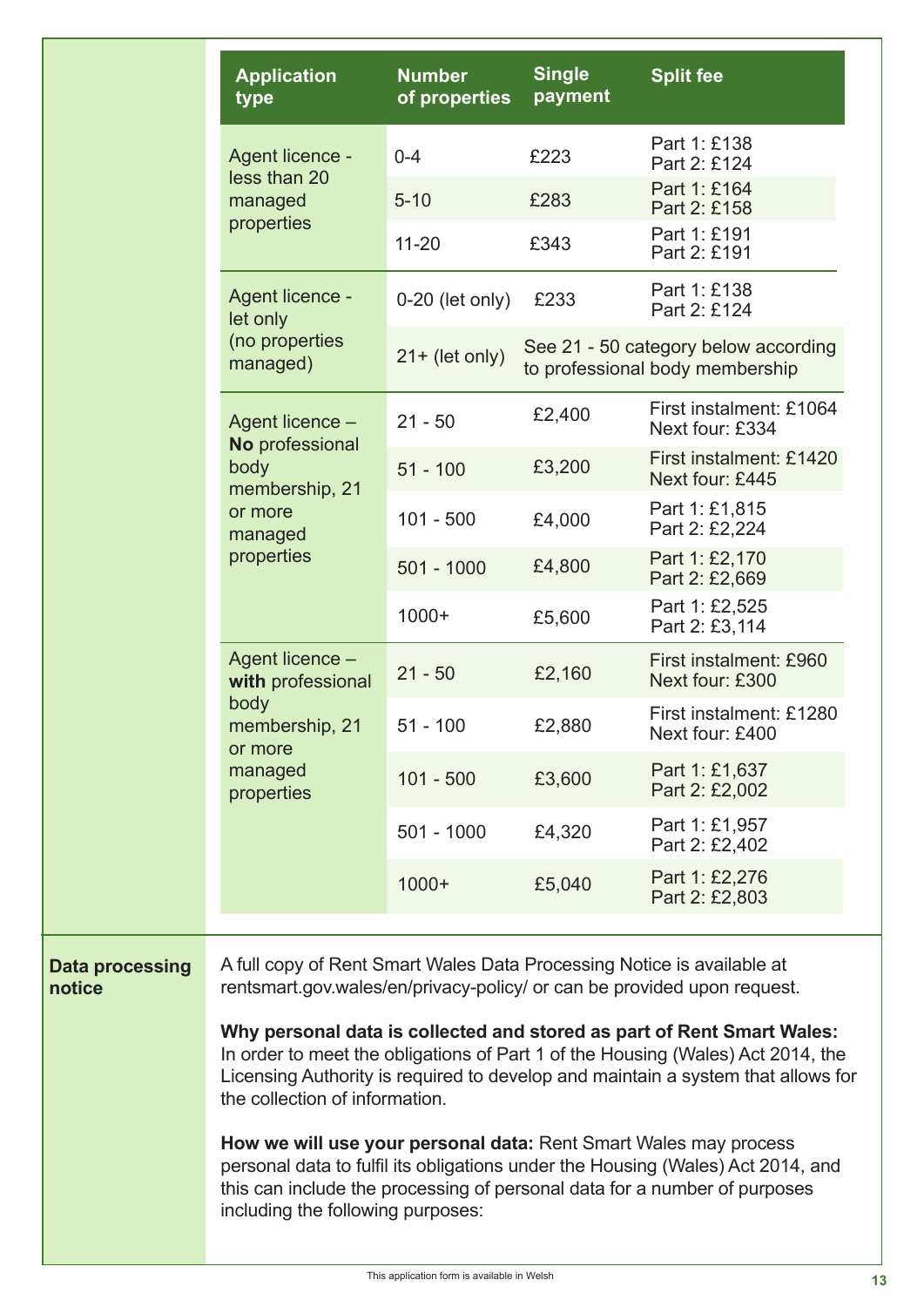a) To make contact

b) To issue a landlord with a registration; to grant a landlord a licence, or an agent a licence

c) To make an assessment on the fitness and propriety of an applicant as per the licence requirements set out in the Housing (Wales) Act 2014 d) For the purposes of enforcing non-compliance with the Housing (Wales) Act 2014

e) For the purposes of ensuring and monitoring continued compliance with the Housing (Wales) Act 2014 including licence conditions

f) To display (to members of the public who search the Register) if a landlord is registered; and if the landlord or agent (or both) identified as undertaking letting or management tasks at the property is licensed

A full list of purposes is available at

**Data processing** rentsmart.gov.wales/en/privacy-policy/ or can be provided upon request.

#### **Organisations we may share your personal data with**

Your information will only be used for the purposes of the Rent Smart Wales Scheme, however on occasions Rent Smart Wales may also share personal data with other organisations. A list of Organisations Rent Smart Wales shares data with is available on our website at

rentsmart.gov.wales/en/privacy-policy/ or is available upon request.